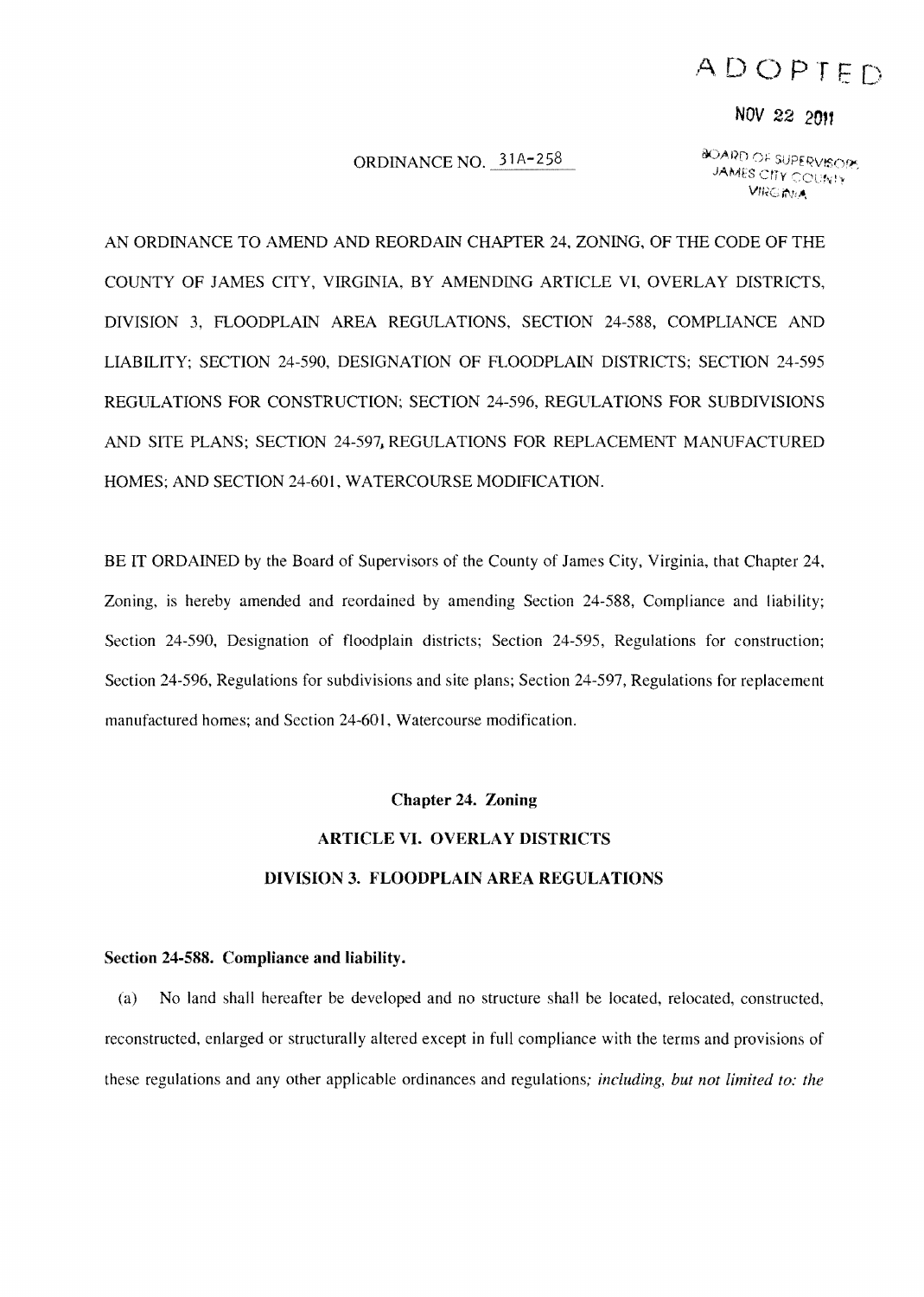*Virginia Uniform Statewide Building Code (USBCj, the Virginia Industrialized Building Safety Regulations (IBSR)* , *and the Mamifactured Home Safety Regulations (MHSR).* 

#### **Section 24-590. Designation of floodplain districts.**

(a) The various floodplain districts shall include areas subject to inundation by waters of the 100 year flood. The minimum basis for the delineation of these districts shall be, but not limited to, the September 28, 2007, flood insurance study prepared by the Federal Emergency Management Agency (FEMA), Federal Insurance Agency (FIA), since other flood-prone areas exist in James City County which are not shown on the floodplain maps. To determine these areas, the 100-year flood elevations and floodways from federal, state and local sources may be used when available. Where the specific 100-year 1l00d elevation cannot be determined for an area by using available sources of data, then the applicant for the proposed use, development and/or activity shall determine this elevation to the satisfaction of the county engineer in accordance with the hydrologic and hydraulic engineering techniques. Hydrologic and hydraulic analyses shall be undertaken only by professional engineers or others of demonstrated qualifications, who shall certify that the technical methods used correctly reflect currently accepted technical concepts. Studies, analyses, computations, etc., shall consider full development of the watershed and shall be submitted in sufficient detail to allow a thorough review by the county engineer.

Where flood elevations are provided by the FIA, these elevations shall not be changed except with FEMA approval. Local sources of floodplain *flood-prone area* data include, but are not limited to, the following reports: *Drainage Study of Upper Powhatan Creek Watersheds, Camp Dresser and McKee,*  1987; Mill Creek-Lake Watershed Study, GKY and Associates, 1988-; Powhatan Creek Floodplain Study, *Williamsburg Environmental Group, 2008; Upper Powhatan Creek Floodplain Study, Williamsburg*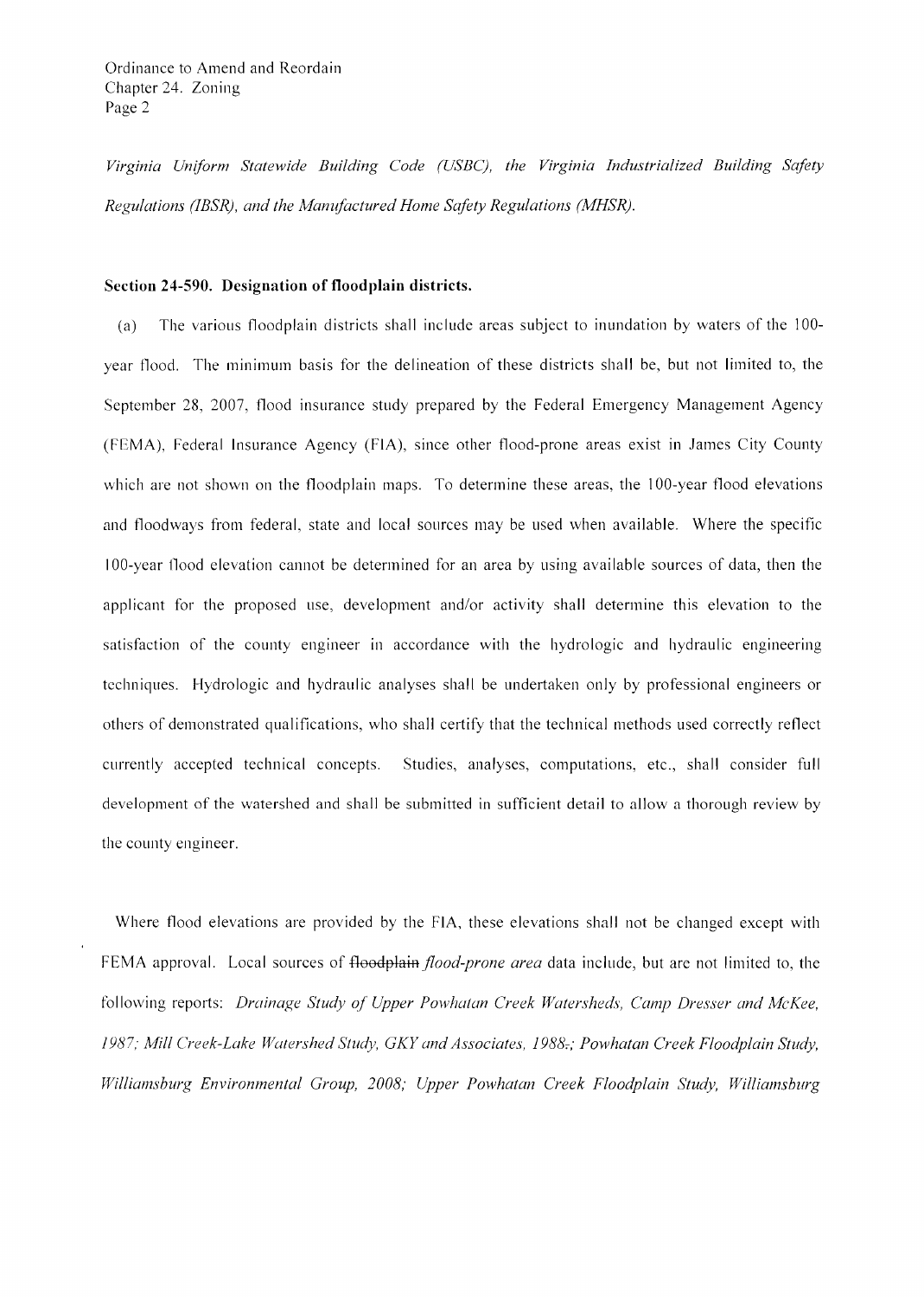#### *Environmental Group, 2010.*

#### **Section 24-595. Regulations for construction.**

(a) The construction or placement of any structure or obstruction, filling or changing the crosssection or flow characteristics within the IOO-year floodplain shall not be permitted unless the project is in conformance with the following requirements:

- (1) In case of residential usage, the finished grade-elevation of the lowest floor, including the *basement or cellar ofthe building,* shall be at least one foot *two feet* above the 100-year flood elevation–for the lowest floor, including basement or cellar of structure. For nonresidential structures, watertight flood proofing in accordance with the Virginia Uniform Statewide Building Code may be provided in lieu of the finished grade requirement described herein. Prior to issuance of a certificate of occupancy, the owner of any structure located in a floodplain district shall submit a completed elevation certificate or floodproofing certificate as appropriate to the director of building safety and permits.
- (2) Utility and sanitary facilities shall be floodproofed up to the level of *two feet above* the 1 OO-year *base* flood *elevation.*
- (3) Encroachments, including fill, new construction, substantial improvements and other development are prohibited within the floodway *or any floodplain* district *having a 100 year elevation greater than 7-1/2 feet (North American Vertical Datum - NAVD, 1988)* unless it has been demonstrated through hydrologic and hydraulic analyses that the proposed encroachment would not result in any increase in flood levels during the occurrence of the base flood discharge. *Hydrologic and hydraulic analyses shall be undertaken by a professional engineer and shall be submitted in sufficient detail to allow*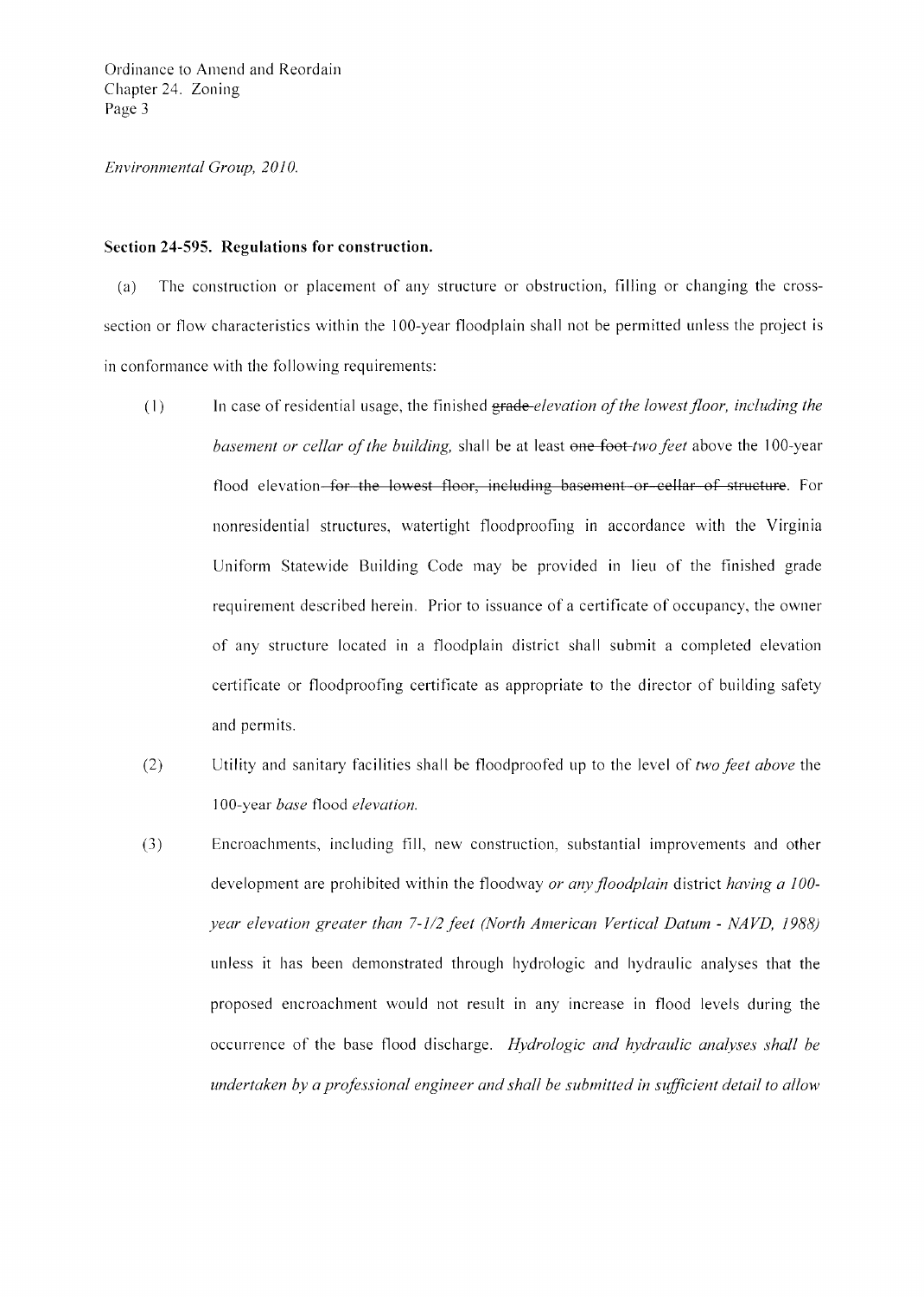*a thorough review by the development manager or his designee.* 

(4) All other federal and state permits shall be obtained by the applicant before a building permit can be issued.

(b) **It** shall be the responsibility of the applicant to provide this data, certified by a licensed surveyor or engineer or other source acceptable to the director of building safety and permits.

#### Section 24-596. Regulations for subdivisions and site plans.

The applicant of any subdivision of land or site plan within the county shall submit with his application a statement by a Iicensed surveyor or engineer as to whether or not any property shown on the plat or plan is at an elevation lower than the IOO-year flood level. Where a IOO-year flood level exists, the extent of this area shall be shown on the plat or plan. Further, the elevation of the finished surface of the ground at each building location shall be shown. Lots created after February 6, 1991, which are within a floodplain district having a 100-year flood elevation greater than 7-1/2 feet, shall contain a natural, unfilled building site at least one foot above the 100-year flood elevation adequate to accommodate all proposed structures *buildings.* All structures *buildings* shall be constructed solely within such building site *and outside of the 100-year flood plain*.

#### **Section 24-597. Regulations for replacement manufactured homes.**

(a) Replacement manufactured homes shall be elevated on a permanent foundation so that the lowest floor is one-foot *two feet* above the level of the 100-year flood *elevation*.

(b) In floodplain areas, replacement manufactured homes shall be anchored to resist flotation, collapse or lateral movement by providing over-the-top and frame ties to ground anchors in either of the following arrangements:

(1) Over-the-top ties at each corner plus one frame tie at the middle of each side; or